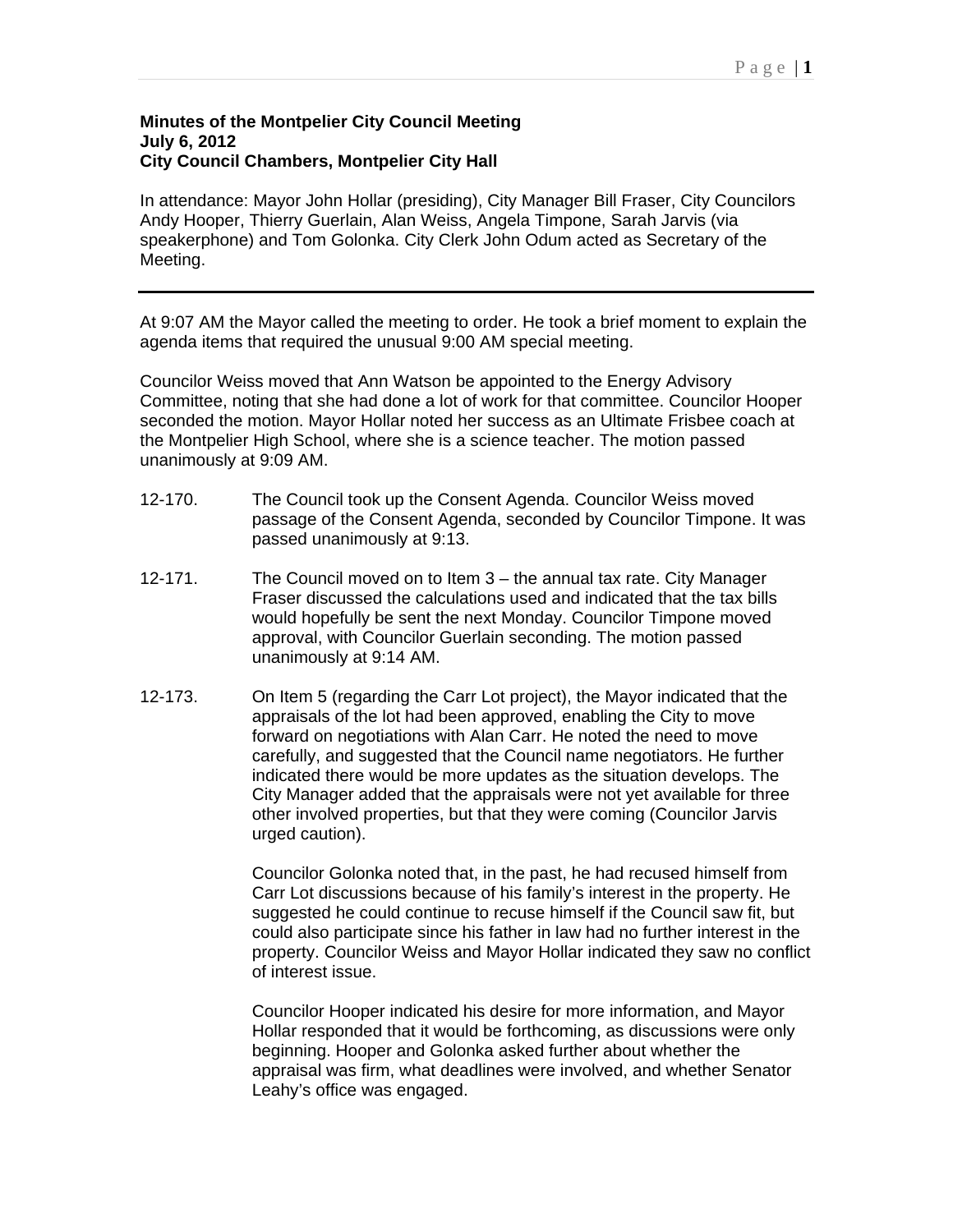John Russell rose to ask about the relationship of the recent work done and the appraisal in more detail. He probed in particular for details on the remediation work done on the site in an exchange with the City Manager, who indicated the results should ultimately become available to the public.

At 9:28 AM, Councilor Golonka moved that the Council authorize the Mayor and City Manager to begin negotiations with the owner of the Carr Lot and report back to the Council soon. Councilor Weiss seconded. Motion passed unanimously.

12-172. At 9:30 AM, the Mayor called a recess to print out a letter relating to agenda item 4. Keith Vance from the Times Argus asked if the letter was a public document that he could see, to which the City Manager indicated he was not yet certain.

> At 9:42 AM, the Council returned from its recess. Mayor Hollar indicated that– after discussion with a representative from the state – he concluded that the letter was not a public document at this point, and the topics raised were appropriate for a Council Executive Session under statute. The letter represents a state negotiating position, and the Executive Session would be held to consider the City's Response.

Hollar added further that the state had been urging the city to move forward on the District Heat project, but that he felt there were still some issues that needed to be discussed. Councilor Guerlain moved that the Council enter into Executive Session and Councilor Hooper seconded. The motion passed unanimously at 9:45 AM.

At 10:25 AM, Councilor Weiss moved the Council leave Executive Session. Motion was seconded by Councilor Hooper, and passed unanimously. Councilor Timpone left the meeting due to conflict with another commitment.

Hollar offered that the City and State were not far apart, and that there were contractual interpretations at issue in respect to the purchase agreement.

Councilor Golonka suggested the City should warn a special meeting for Monday, because of July  $9<sup>th</sup>$  deadline to commit to moving forward on the District Heat project put forward by the state. It was generally expected that the State would not hold the City to that deadline given the lingering questions and negotiations, but it was seen as a prudent move regardless.

Councilor Golonka moved that the Council direct the City Manager and Mayor to request the clarifications needed from the state, and call a tentative council meeting for Monday with respect to the outcome of those discussions, to draft a response, and to put the matter on the agenda for the 18<sup>th</sup>. Councilor Guerlain seconded. At 10:33 AM, the motion passed without objection.